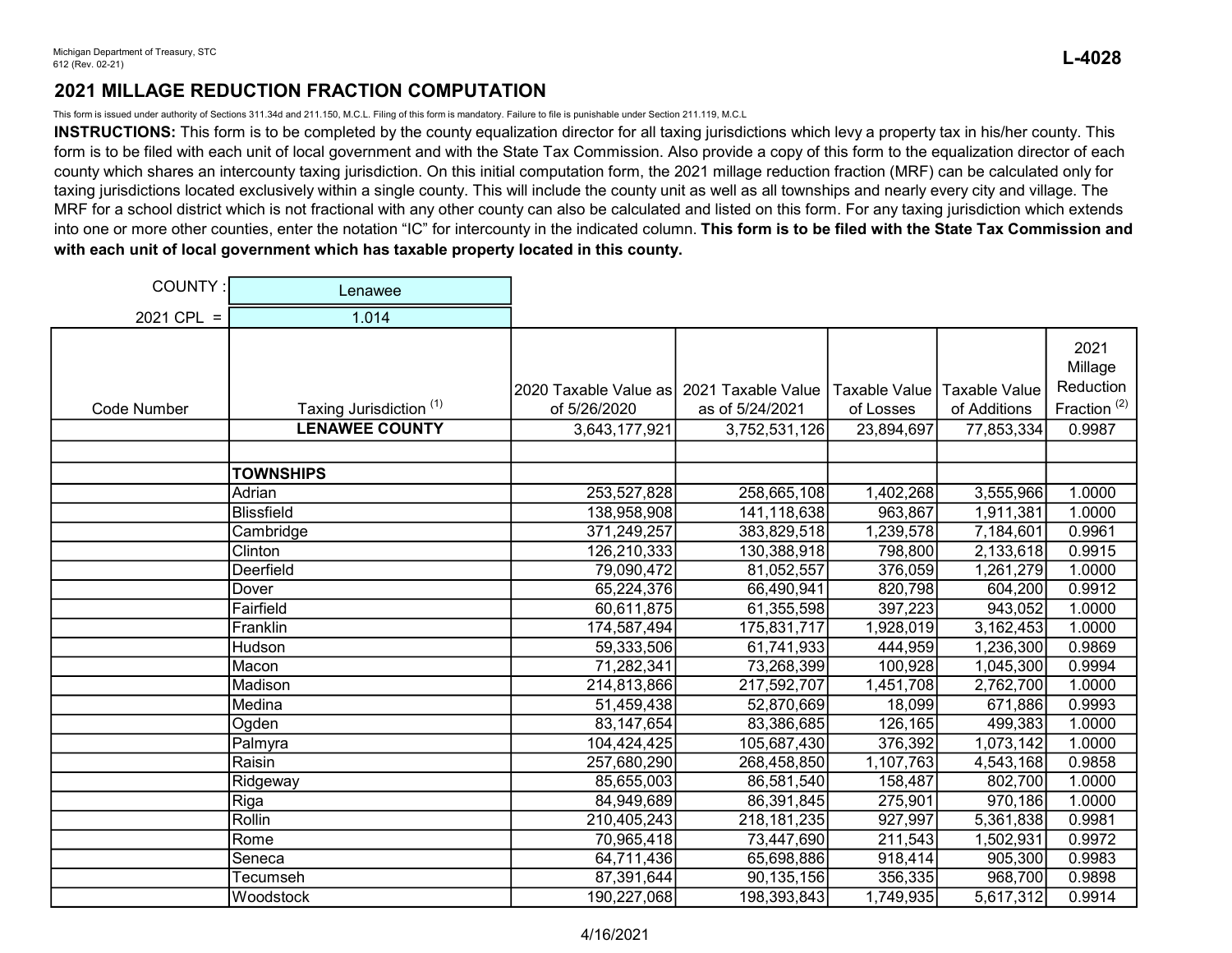This form is issued under authority of Sections 311.34d and 211.150, M.C.L. Filing of this form is mandatory. Failure to file is punishable under Section 211.119, M.C.L

INSTRUCTIONS: This form is to be completed by the county equalization director for all taxing jurisdictions which levy a property tax in his/her county. This form is to be filed with each unit of local government and with the State Tax Commission. Also provide a copy of this form to the equalization director of each county which shares an intercounty taxing jurisdiction. On this initial computation form, the 2021 millage reduction fraction (MRF) can be calculated only for taxing jurisdictions located exclusively within a single county. This will include the county unit as well as all townships and nearly every city and village. The MRF for a school district which is not fractional with any other county can also be calculated and listed on this form. For any taxing jurisdiction which extends into one or more other counties, enter the notation "IC" for intercounty in the indicated column. This form is to be filed with the State Tax Commission and with each unit of local government which has taxable property located in this county.

| COUNTY: | Lenawee                        |               |               |            |            |        |
|---------|--------------------------------|---------------|---------------|------------|------------|--------|
|         |                                |               |               |            |            |        |
|         | <b>CITIES</b>                  |               |               |            |            |        |
|         | City of Adrian                 | 370,110,267   | 385,289,928   | 4,481,871  | 13,721,257 | 0.9978 |
|         | City of Hudson                 | 43,918,437    | 45,073,583    | 233,632    | 845,110    | 1.0000 |
|         | City of Morenci                | 44, 134, 274  | 50,057,867    | 388,840    | 5,746,553  | 1.0000 |
|         | City of Tecumseh               | 279, 107, 379 | 291,539,885   | 2,639,116  | 8,823,018  | 0.9916 |
|         |                                |               |               |            |            |        |
|         | <b>VILLAGES</b>                |               |               |            |            |        |
|         | <b>ADDISON VILLAGE</b>         | 11,786,883    | 11,726,273    | 20,700     | 141,558    | 1.0000 |
|         | <b>BLISSFIELD VILLAGE</b>      | 86,044,798    | 87,877,459    | 681,169    | 1,268,284  | 0.9994 |
|         | <b>BRITTON VILLAGE</b>         | 16,218,497    | 16,595,855    | 13,000     | 137,600    | 0.9984 |
|         | <b>CEMENT CITY</b>             | 6,516,937     | 6,864,658     | 22,600     | 125,800    | IC.    |
|         | <b>CLAYTON VILLAGE</b>         | 4,639,548     | 4,728,359     | 18,071     | 16,900     | 0.9946 |
|         | <b>CLINTON VILLAGE</b>         | 69,979,749    | 71,217,727    | 770,965    | 1,051,718  | 1.0000 |
|         | DEERFIELD VILLAGE              | 19,919,638    | 20,452,128    | 90,794     | 185,593    | 0.9921 |
|         | <b>ONSTED VILLAGE</b>          | 23,186,619    | 23,602,270    | 105,212    | 272,700    | 1.0000 |
|         |                                |               |               |            |            |        |
|         | <b>LIBRARIES</b>               |               |               |            |            |        |
|         | <b>ADRIAN DISTRICT LIBRARY</b> | 370,110,267   | 385,289,928   | 4,481,871  | 13,721,257 | 0.9978 |
|         | <b>CL DIST LIBRARY</b>         | 126,210,333   | 130,388,918   | 798,800    | 2,133,618  | 0.9915 |
|         | <b>HD CARNGIE LIBRARY</b>      | 145,912,755   | 150,779,338   | 794,656    | 2,902,010  | IC     |
|         | LENAWEE DISTRICT LIBRARY       | 1,854,862,994 | 1,905,650,051 | 10,275,385 | 34,611,752 | 0.9997 |
|         | <b>STAIR LIBRARY</b>           | 131,791,428   | 139,367,788   | 1,217,743  | 6,813,139  | 0.9988 |
|         | TE DIST LIBRARY                | 636,037,512   | 658,342,057   | 4,695,547  | 13,368,892 | 0.9926 |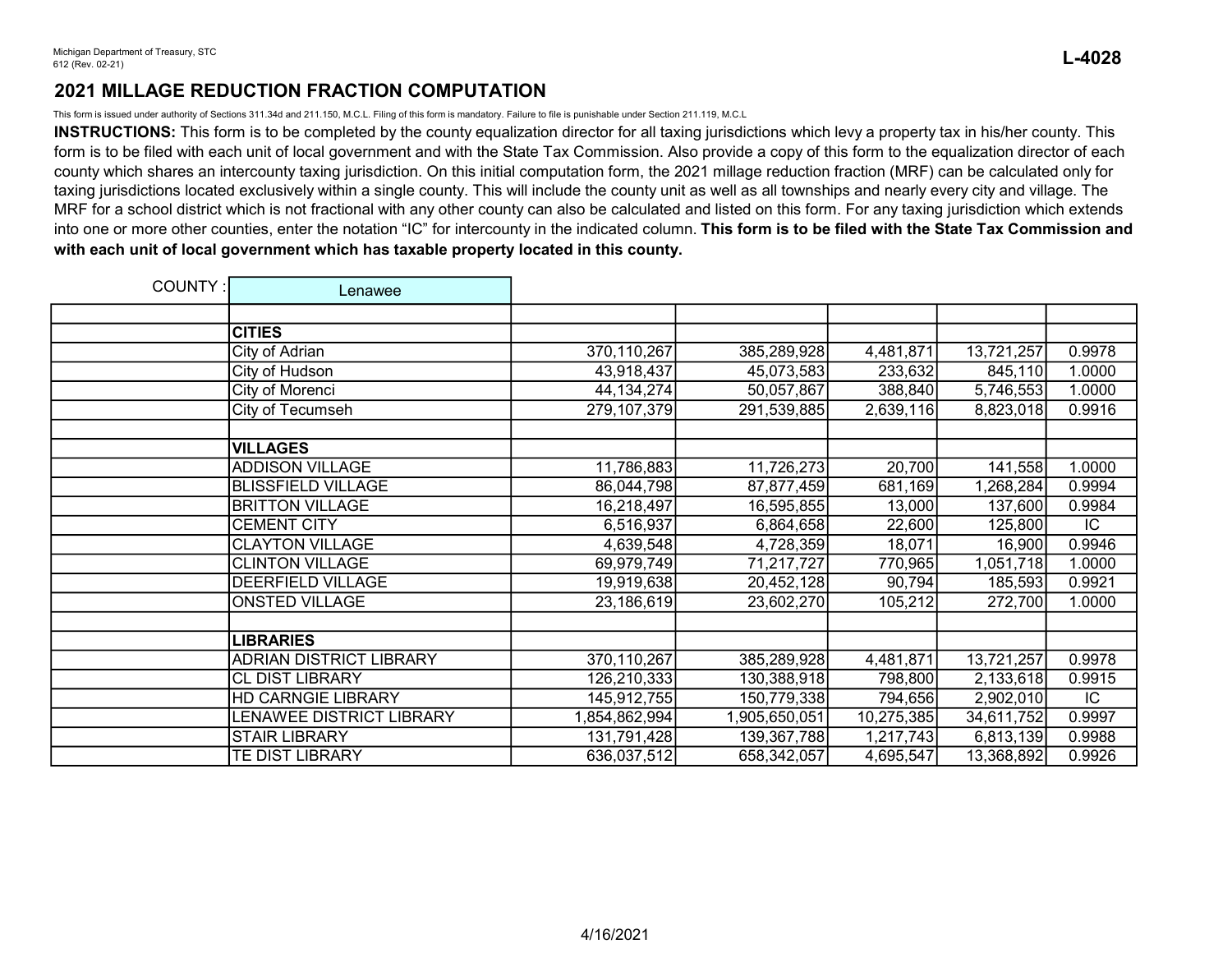This form is issued under authority of Sections 311.34d and 211.150, M.C.L. Filing of this form is mandatory. Failure to file is punishable under Section 211.119, M.C.L

INSTRUCTIONS: This form is to be completed by the county equalization director for all taxing jurisdictions which levy a property tax in his/her county. This form is to be filed with each unit of local government and with the State Tax Commission. Also provide a copy of this form to the equalization director of each county which shares an intercounty taxing jurisdiction. On this initial computation form, the 2021 millage reduction fraction (MRF) can be calculated only for taxing jurisdictions located exclusively within a single county. This will include the county unit as well as all townships and nearly every city and village. The MRF for a school district which is not fractional with any other county can also be calculated and listed on this form. For any taxing jurisdiction which extends into one or more other counties, enter the notation "IC" for intercounty in the indicated column. This form is to be filed with the State Tax Commission and with each unit of local government which has taxable property located in this county.

| COUNTY: | Lenawee                          |               |               |            |            |                 |
|---------|----------------------------------|---------------|---------------|------------|------------|-----------------|
|         |                                  |               |               |            |            |                 |
|         | <b>SCHOOL DISTRICTS</b>          |               |               |            |            |                 |
| 46020   | Addison                          | 290,756,372   | 304,034,693   | 1,310,905  | 8,632,849  | $\overline{IC}$ |
| 46010   | Adrian                           | 712,089,386   | 735,454,153   | 5,089,247  | 16,494,640 | 0.9971          |
| 46040   | <b>Blissfield</b>                | 356,941,446   | 361,322,773   | 1,454,197  | 4,261,993  | $\overline{IC}$ |
| 46050   | Britton-Deerfield (Britton only) | 119,936,160   | 122, 151, 295 | 189,278    | 1,595,200  | $\overline{IC}$ |
| 46060   | Clinton                          | 196,975,046   | 202,588,685   | 1,671,751  | 3,401,118  | $\overline{IC}$ |
| 46070   | Deerfield only                   | 75,987,684    | 77,798,405    | 375,786    | 1,175,113  | $\overline{IC}$ |
| 46080   | Hudson                           | 149,753,997   | 154,696,366   | 812,627    | 2,905,910  | $\overline{IC}$ |
| 46090   | Madison                          | 180, 149, 702 | 182,276,854   | 2,638,880  | 4,298,603  | 1.0000          |
| 46100   | Morenci                          | 142,601,158   | 150,290,747   | 1,314,853  | 6,896,139  | 0.9991          |
| 46110   | Onsted                           | 496,672,226   | 510,950,569   | 2,171,400  | 8,843,122  | 0.9986          |
| 46130   | <b>Sand Creek</b>                | 140, 146, 318 | 142,398,101   | 972,109    | 1,511,818  | 1.0000          |
| 46140   | Tecumseh                         | 644,867,211   | 667,421,332   | 4,697,147  | 13,418,392 | 0.9926          |
| 58050   | Dundee                           | 58,906        | 59,730        |            |            | IC              |
| 38040   | Columbia                         | 123,078,452   | 127,740,700   | 1,124,444  | 4,356,264  | $\overline{IC}$ |
| 30080   | Waldron                          | 5,651,713     | 5,740,604     | 2,024      | 4,800      | $\overline{IC}$ |
| 58110   | Whiteford                        | 7,512,144     | 7,606,119     | 70,049     | 57,373     | $\overline{IC}$ |
|         |                                  |               |               |            |            |                 |
|         | <b>INTERMEDIATE SCHOOLS</b>      |               |               |            |            |                 |
|         | LENAWEE                          | 3,506,876,616 | 3,611,383,973 | 22,698,180 | 73,434,897 | IC              |
|         | <b>HILLSDALE</b>                 | 5,651,713     | 5,740,604     | 2,024      | 4,800      | $\overline{IC}$ |
|         | <b>JACKSON</b>                   | 123,078,452   | 127,740,700   | 1,124,444  | 4,356,264  | $\overline{IC}$ |
|         | <b>MONROE</b>                    | 7,571,050     | 7,665,849     | 70,049     | 57,373     | $\overline{IC}$ |
|         |                                  |               |               |            |            |                 |
|         | <b>D.D.A.'S</b>                  |               |               |            |            |                 |
|         | City of Adrian                   | 23,556,584    | 25,055,136    | 45,860     | 1,160,100  | 0.9977          |
|         |                                  |               |               |            |            |                 |
|         |                                  |               |               |            |            |                 |
|         |                                  |               |               |            |            |                 |